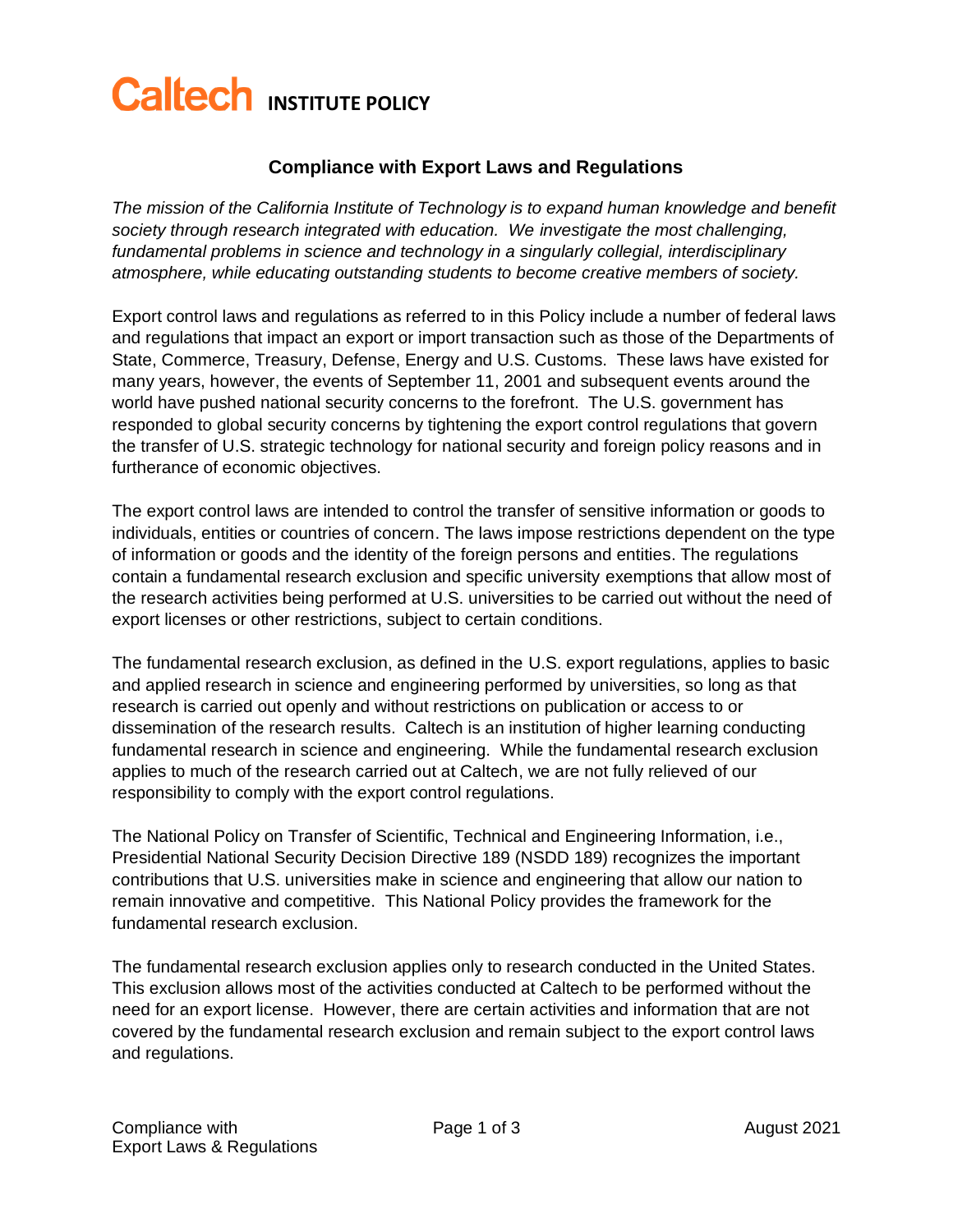Examples of activities not covered by the fundamental research exclusion are:

- 1. Receipt by Caltech of third-party export controlled or other restricted information (e.g., information with restrictive marking language) which requires that appropriate measures be taken to ensure that the information is properly safeguarded from unauthorized transfers to foreign persons;
- 2. Under certain conditions, the disclosure of specific information and the provision of specific types of services to foreign persons (non-U.S. citizens, non-legal permanent residents, or non-U.S. legal entities) inside the United States ("deemed exports"), e.g. proprietary data, results of research where we have accepted restrictions on dissemination or participation of foreign nationals;
- 3. Travel abroad: Engaging in activities subject to the export regulations with persons and entities abroad such as traveling with export controlled information on electronic devices; release or disclosures of restricted US technology to foreign persons; travel to sanctioned or embargoed countries;
- 4. The export of controlled items and information outside the United States including: controlled hardware, software and technology (e.g., physical and non-tangible exports; emails, backing up controlled information outside the US); and
- 5. Financial transactions or other dealings involving prohibited parties or sanctioned countries.

The export control laws and regulations may apply to research activities whether or not they are funded by grants or contracts.

The export control laws are administered by the U.S. Department of Commerce through its Export Administration Regulations (EAR – dual-use items), the U.S. Department of State through its International Traffic in Arms Regulations (ITAR – space and military items), and the U.S. Department of Treasury through its Office of Foreign Assets Control (OFAC – economic and trade sanctions). These laws control the conditions under which certain information, technologies, and commodities can be transmitted overseas to anyone, including U.S. citizens, or to a foreign person on U.S. soil. Caltech is committed to comply fully with these federal laws and regulations.

Caltech takes its commitment to openness in research very seriously. Caltech's policy, as set forth in the Faculty Handbook, does not allow acceptance of any government contract or grant that impinges on Caltech's ability to freely publish and otherwise disseminate the results of its research. The transfer of export controlled information or items requires added levels of security, safeguarding responsibilities and, in some instances, government authorization. For these reasons, research activities in which students will be provided with export-controlled technology (including technical data, software or items) with ITAR or high EAR (e.g., 500- and